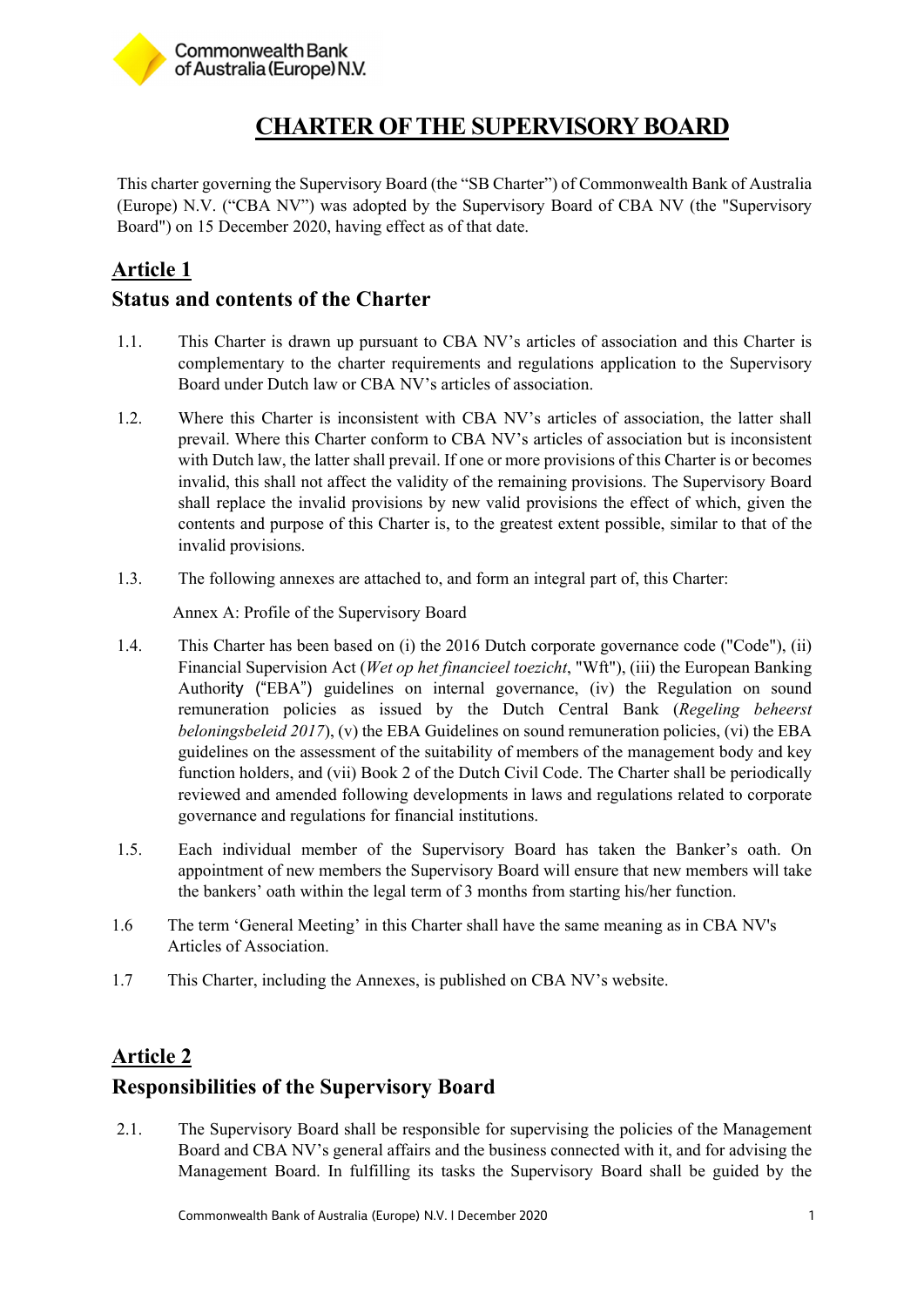

interests of CBA NV and its business; it shall take into account the relevant interests of all stakeholders (including CBA NV's shareholder, clients and employees). The Supervisory Board is responsible for the quality of its own performance. The responsibility for the exercise of its duties is a collective responsibility of the Supervisory Board.

2.2. The responsibilities of the Supervisory Board shall include:

Overall oversight:

- a. supervising and monitoring, and advising the Management Board on:
	- i. CBA NV 's performance;
	- ii. CBA NV 's strategy, including realizing long-term value creation and the manner in which the Management Board implements this;
	- iii. structure and management of the internal risk management and control systems;
	- iv. the financial reporting process;
	- v. the relationship of CBA NV with its shareholder; and
	- vi. compliance with legislation, regulations, CBA NV 's articles of association and CBA N.V's Code of Conduct;
- b. disclosing, complying with and enforcing CBA NV 's corporate governance and internal governance structure, including CBA NV 's adherence to the principles and best practices of the Corporate Governance Code and the Banking Code;

Risk management

- c. approving the risk appetite of CBA NV annually on the basis of a proposal made by the CRO the Management Board, as well as any material changes thereto proposed in the interim;
- d. supervising the implementation of the risk policy by the Management Board, including discussing the risk profile and whether capital allocation and liquidity impact are in line with the approved risk appetite, and periodically assessing whether the commercial activities of CBA NV in the general sense are appropriate in the context of CBA NV 's risk appetite;

Remuneration

- e. proposing the remuneration policy for members of the Management Board (such policy to be adopted and approved by the General Meeting), fixing the remuneration (in accordance with the remuneration policy) and contractual terms and conditions of employment of members of the Management Board;
- f. The remuneration of senior officers in risk management and compliance functions will be monitored by the Nomination and Remuneration Committee (NRC).

#### Other tasks

- g. evaluating and assessing the functioning and performance of the Management Board (including participation in its training programme) and Committees; if and when required external assistance can be sought for the above matters.
- h. evaluating and assessing on annual basis the effectiveness of the Compliance function in the Risk and Audit Committee.
- i. evaluating and assessing the functioning and performance of the Supervisory Board, the Supervisory Board's Committees and the individual members (including the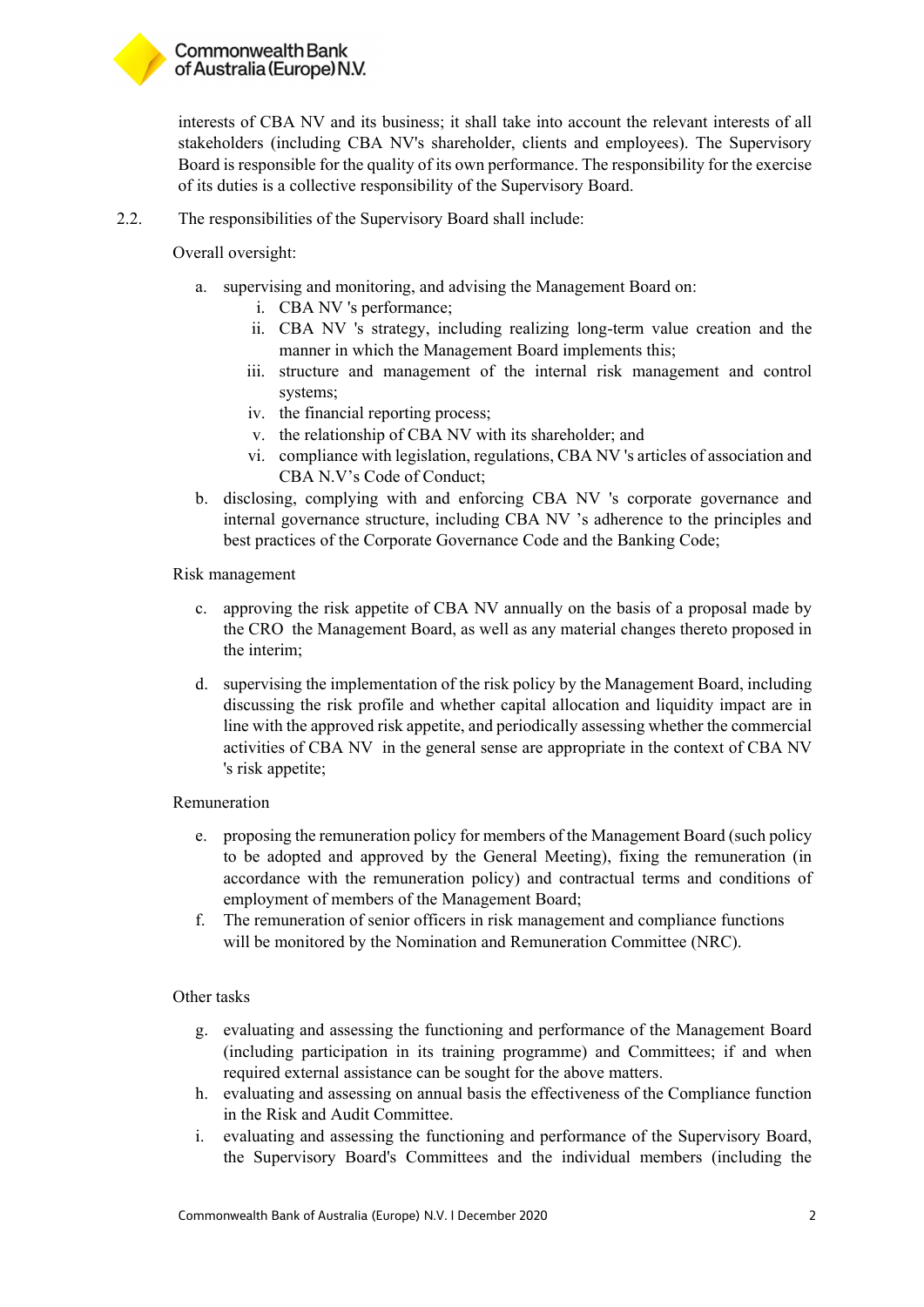

evaluation of the Supervisory Board's profile and the effectiveness of the introduction, education and training programme); if and when required external assistance can be sought for the above matters.

- j. handling, and deciding on, reported potential conflicts of interests;
- k. handling, and deciding on, reported alleged irregularities that relate to the functioning of the Management Board;
- l. approving the appointment and dismissal of the senior internal auditor by the Management Board taking into account the recommendation provided by the Risk and Audit Committee,
- m. approving the suspension or removal of one of the heads of the Risk Management Function (the head for market risk, credit risk or the manager for operational risk),
- n. approving appointments of CBA NV senior management; and
- o. setting and evaluating the CEOs key performance indicators (KPIs).
- 2.3. The Management Board shall require the approval of the Supervisory Board for resolutions relating to:
	- a. the annual strategic and financial plan of CBA NV;
	- b. the strategy designed to achieve the objectives, including realizing long-term value creation and the manner in which the Management Board implements this;
	- c. the parameters to be applied in relation to CBA NV's strategy;
	- d. the recommended risk appetite of CBA NV as well as any material changes thereto proposed in the interim;
	- e. remuneration proposals for the Management Board members and material risk takers (MRT) as required under CBA NV's remuneration policy;
	- f. expenses that exceed an amount of three hundred thousand euros (EUR 300,000), which are in excess of the approved annual operational expenditure of CBA NV;
	- g. CBA NV's annual budget which will be submitted to the General Meeting for approval; and
	- h. the appointment or dismissal of CBA NV's external auditor.

The Management Board shall further require the approval of the Supervisory Board for such resolutions of the Management Board as the Supervisory Board shall have specified in a resolution to that effect and notified to the Management Board.

- 2.4. The Supervisory Board shall prepare and publish a report on its functioning and activities during the preceding financial year.
- 2.5. At least once per year the Supervisory Board will evaluate its own functioning, the functioning of the various committees of the Supervisory Board and that of the individual supervisory board members, and will discuss the conclusions that are attached to the evaluation. In doing so, attention will be paid to: i. substantive aspects, the mutual interaction and the interaction with the Management Board; ii. events that occurred in practice from which lessons may be learned; and iii. the desired profile, composition, competencies and expertise of the Supervisory Board.

#### **Article 3**

### **Composition, expertise and independence of the Supervisory Board**

3.1. The Supervisory Board shall consist of three (3) or more supervisory board members. The Supervisory Board shall prepare a profile of its composition, taking into account the nature of the business, its activities, size and complexity and the desired expertise, experience and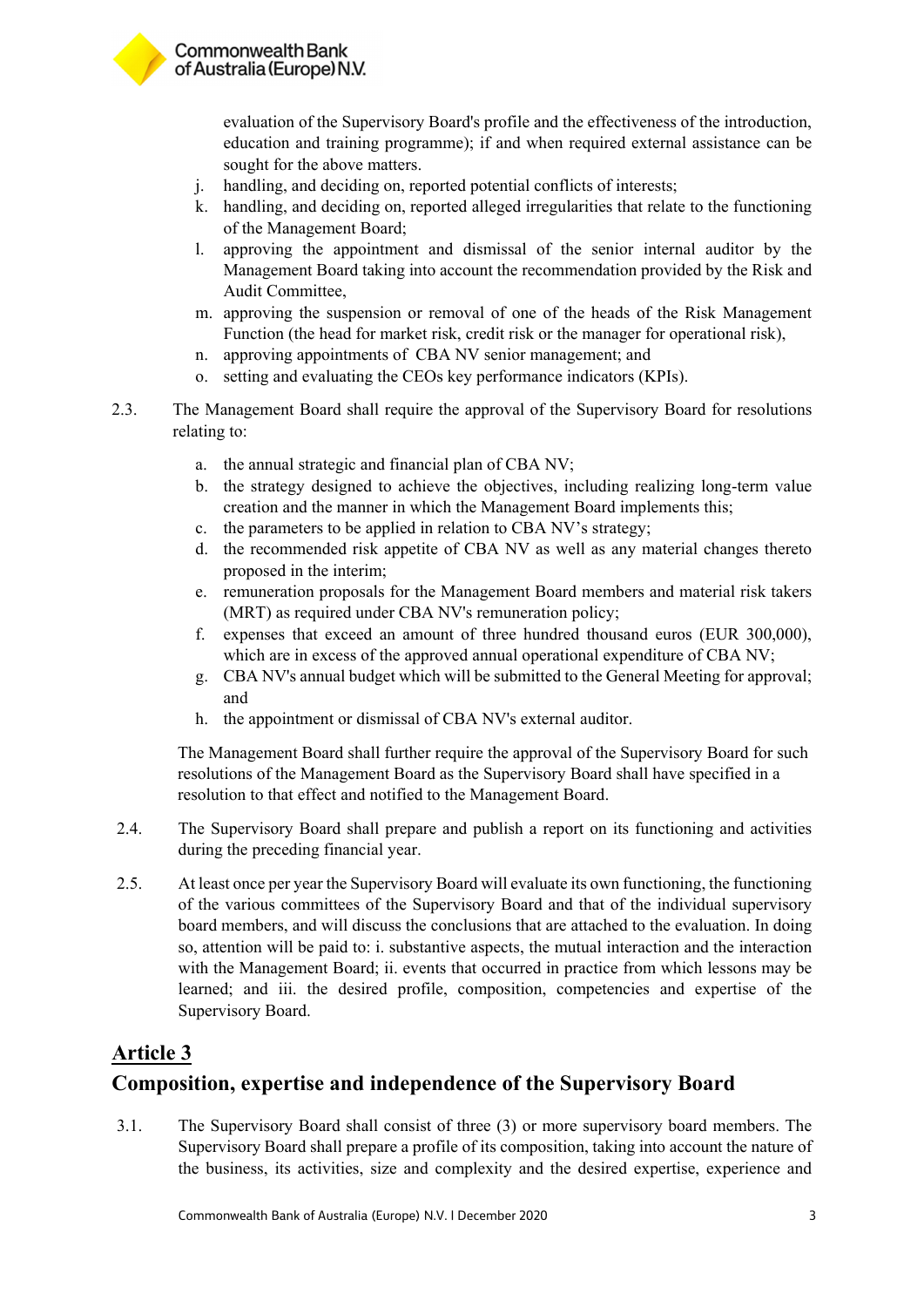

independence of its members. The Supervisory Board shall evaluate the profile periodically. The current profile of the Supervisory Board is attached as Annex A. At least half of the members of the Supervisory Board must be independent.

In addition, the Supervisory Board shall prepare an individual profile in case of a vacancy in the Supervisory Board, which specifically addresses the requirements to be met in filling that particular vacancy. In case of a vacancy for the position of Chair of the Supervisory Board, the specific profile shall focus on CBA NV's requirements in terms of expertise and experience in relation to the financial sector and familiarity with political culture and the social environment of CBA NV's main markets. The Supervisory Board shall aim for a diverse composition in terms of such factors as gender and age.

- 3.2. The composition of the Supervisory Board shall be such that its composition and the combined experience, expertise, complementarity and independence of its members meet the profile attached as Annex A and the requirements as provided for in this Charter and enables the Supervisory Board to best carry out the variety of its responsibilities and duties to CBA NV and all others involved in CBA NV (including its shareholder and its clients), consistent with applicable law and regulations. The Supervisory Board shall function as a collective body.
- 3.3. As to the composition of the Supervisory Board, the following requirements must be observed:
	- a. each of the members shall have thorough knowledge of CBA NV 's function in society and of the stakeholders of CBA NV (e.g. clients, shareholder and employees) and take those into account;
	- b. each of its members should be capable of assessing the broad outline of the overall policy of CBA NV and its business in order to form a balanced and independent opinion about the basic risks involved. Each member of the Supervisory Board shall also possess specific expertise needed to perform his or her role in the Supervisory Board;
	- c. each of the members of the Supervisory Board shall be sufficiently available and contactable to properly perform his or her tasks on the Supervisory Board and, to the extent applicable, its Committees;
	- d. at least one of the members of the Supervisory Board shall have competence in accounting or auditing;
	- e. at least one of the members of the Supervisory Board shall have relevant expertise in the fields of compliance and corporate governance,
- 3.4. Each member of the Supervisory Board shall be required to submit to the Supervisory Board's chair such information as is necessary to record or update, as the case may be, his/her:
	- a. gender;
	- b. age;
	- c. profession;
	- d. principal position;
	- e. nationality;
	- f. other positions as far as relevant in order to fulfil the duties as a member of the Supervisory Board and the requirements in par 3.3;
	- g. date of initial appointment;
	- h. current term in office;
	- i. (lack of) independence
- 3.5. The Chair shall procure that such information, including information about the Chair, is published in the Supervisory Board's report.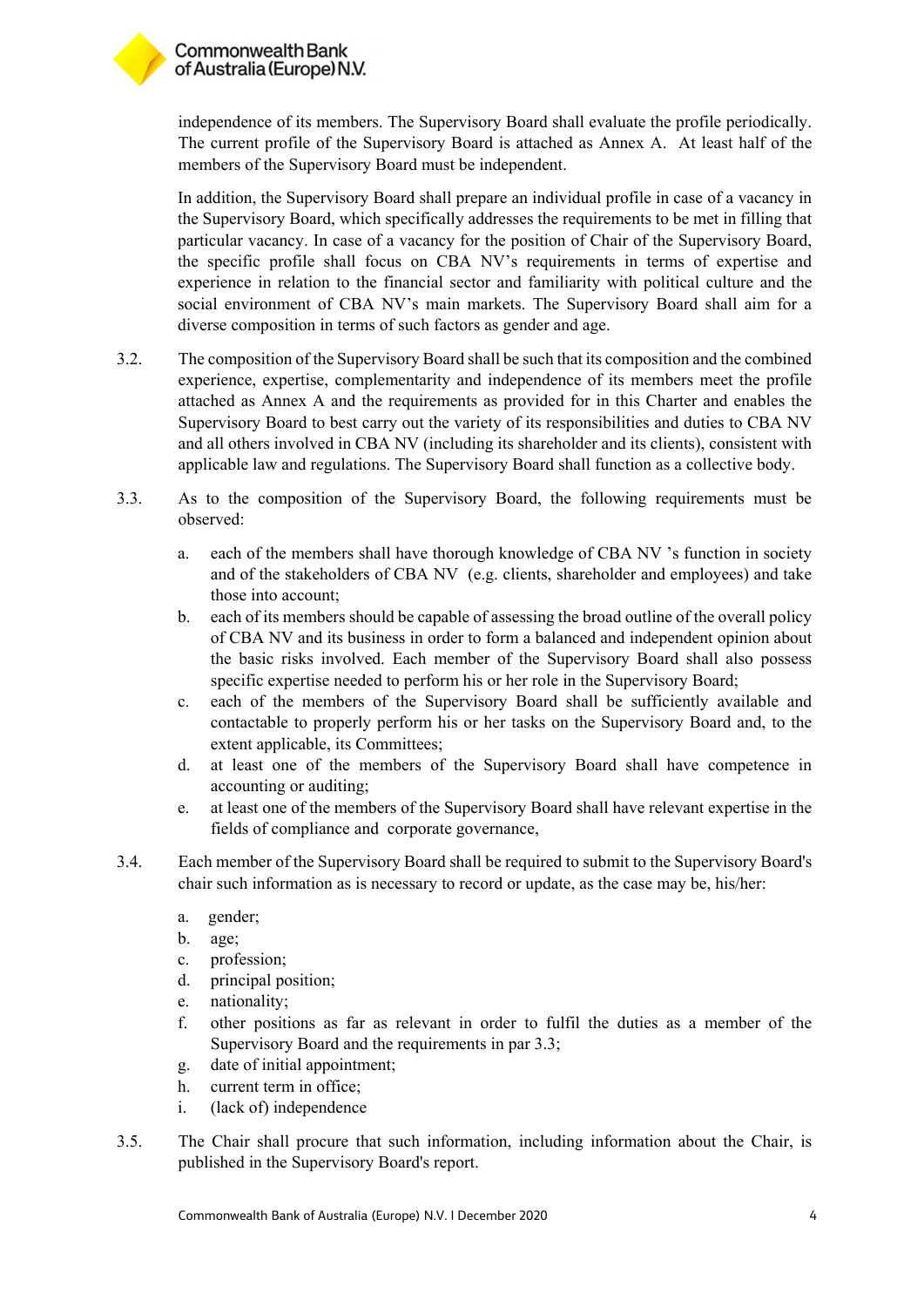

3.6. Supervisory Board members should report any other positions they may have to the Supervisory Board in advance and, at least annually, the other positions will be discussed at the Supervisory Board meeting.

# **Article 4 Chair, vice-chair and company secretary**

4.1. The Chair determines the agenda, chairs the meetings of the Supervisory Board, monitors the proper functioning of the Supervisory Board and its Committees, arranges for the adequate submission of information to the members of the Supervisory Board, ensures that there is sufficient time for decision taking, arranges for the introduction, education and training programme for members of the Supervisory Board, acts on behalf of the Supervisory Board as main contact for the Management Board and shareholder, initiates the evaluation of the functioning of the Supervisory Board and of the Management Board, and as chair ensures the orderly and efficient conduct of the General Meeting.

The Chair will also promote a culture of openness and debate by facilitating the effective contribution of all members of the Supervisory Board in particular and ensuring constructive relations between the Managers and the Supervisory Board.

The Chair of the Supervisory Board should in any case ensure that:

- a. the Supervisory Board has proper contact with the Management Board, the employee participation body (if any) and the General Meeting;
- b. the Supervisory Board elects a vice-chair, that will act as chair in the event the Chair is absent or otherwise unable to act as chair of the Supervisory Board;
- c. there is sufficient time for deliberation and decision-making by the Supervisory Board;
- d. the Supervisory Board members receive all information that is necessary for the proper performance of their duties in a timely fashion;
- e. the Supervisory Board and its Committees function properly;
- f. the functioning of individual Management Board members and Supervisory Board members, including the Chair, is assessed at least annually;
- g. the Supervisory Board members and Management Board members follow their induction programme;
- h. the Supervisory Board members and Management Board members follow their education or training programme;
- i. the Management Board performs activities in respect of culture;
- j. the General Meeting proceeds in an orderly and efficient manner; and
- k. effective communication with shareholder is assured.
- 4.2. The Supervisory Board shall be assisted by a company secretary.

The company secretary shall be primarily responsible for:

- a. compliance of the Supervisory Board's functioning with Dutch law, CBA NV 's articles of association and this Charter and regulations issued pursuant thereto;
- b. assisting the Chair of the Supervisory Board in the logistics of the Supervisory Board (information, agenda, minutes of the meetings, evaluation, etc.); and
- c. supporting the Chair of the Supervisory Board in the induction, education and training programme.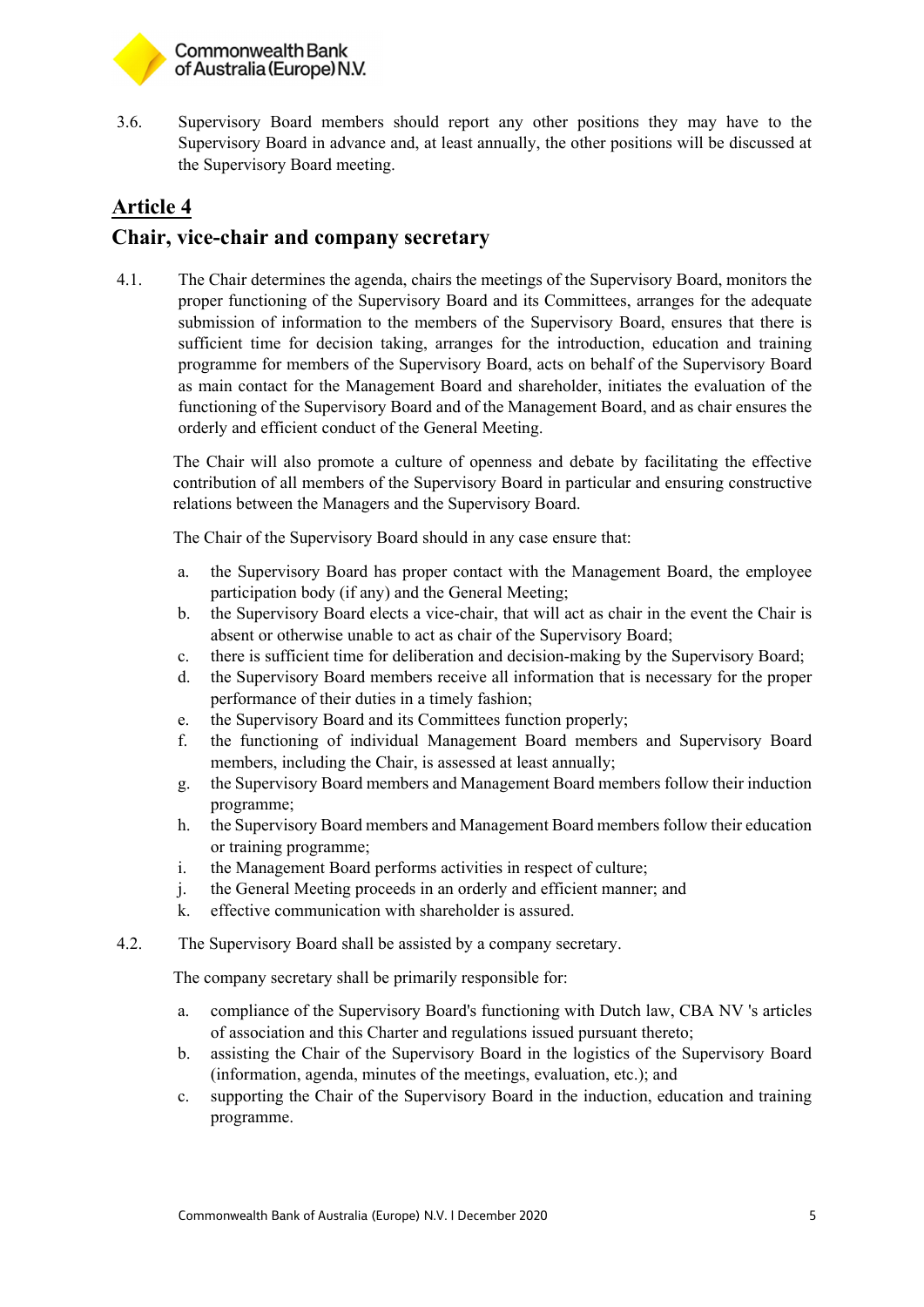

### **Article 5 Supervisory Board Committees**

- 5.1. The Supervisory Board shall have a Risk and Audit Committee ("RAC") and a Nomination and Remuneration Committee ("NRC") and is entitled to institute more Committees. The Supervisory Board appoints its members to the committees. The membership of a committee will terminate automatically when the relevant member ceases to be a Supervisory Board member. The (entire) Supervisory Board remains responsible for its decisions even if they were prepared by or delegated to one of the Board's Committees. A committee may only exercise such powers as are explicitly attributed or delegated to it and may never exercise powers beyond those exercisable by the Supervisory Board as a whole. Any use by a committee of the delegated authority shall be communicated to the full Supervisory Board in its next meeting.
- 5.2. The Supervisory Board shall prepare a charter governing the respective committee's practices and principles (responsibilities, composition, meetings, etc.). Committees are authorized, within the scope of their responsibility, to gather any information that the Supervisory Board requires from employees of CBA NV and/or external parties. The Supervisory Board is entitled to gather external (legal) advice and to invite third parties, if necessary, to attend its meeting.
- 5.3. The composition of the committees, the specific requirements as to the competence and experience of the members of the various committees, the number of committee meetings and the main items to be discussed therein shall be recorded in the Supervisory Board's report.
- 5.4. Should one or more committees as referred to in article 5.1 not be instituted, their respective practice and principles as set forth in the relevant Annex shall apply mutatis mutandis to the Supervisory Board.
- 5.5. The Supervisory Board shall receive from each of the committees a report of its deliberations and findings after each meeting.
- 5.6. The charter(s) governing the respective committees' practices and principles and the composition of the respective committees are placed on CBA NV's website.

### **Article 6**

#### **(Re)appointment, term and resignation**

- 6.1. In case of a vacancy in the Supervisory Board, the Supervisory Board shall draw up a specific profile, taking into account the high-level criteria for the relevant board position that follow from the role and responsibilities of the Supervisory Board as set out in Article 3. On the basis of this profile the Supervisory Board shall coordinate the process to select a candidate for appointment.
- 6.2. The members of the Supervisory Board shall be appointed in the manner as provided in CBA NV Articles of Association. A Supervisory Board member is appointed for a period of four years and may then be reappointed once for another four-year period. The Supervisory Board member may then subsequently be reappointed again for a period of two years, which appointment may be extended by at most two years. In the event of a reappointment after an eight-year period, reasons should be given in the report of the Supervisory Board. The General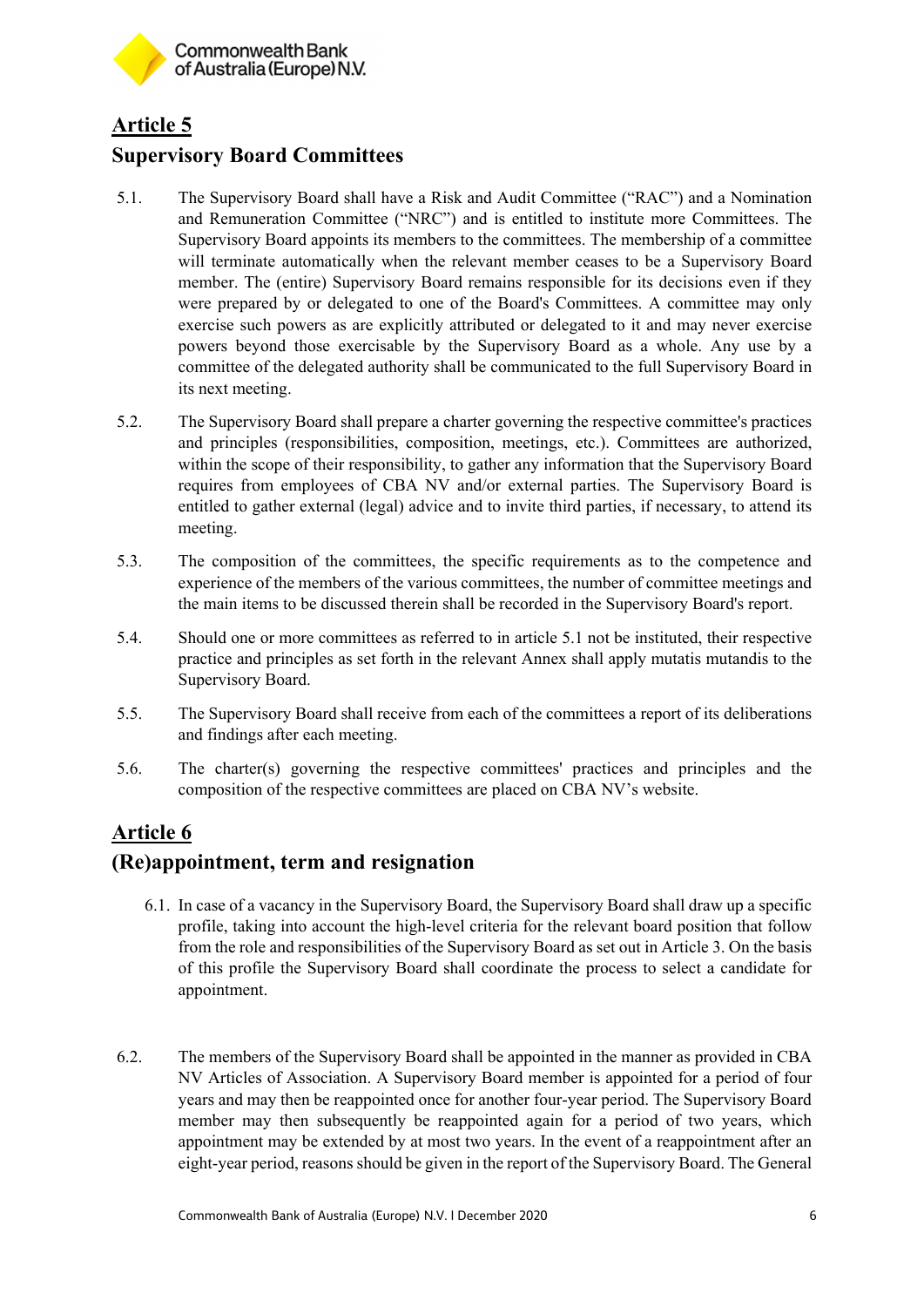

Meeting shall appoint the members of the Supervisory Board pursuant to a binding nomination by the Supervisory Board.

The General Meeting may overrule the binding nature of a nomination by a resolution of the General Meeting adopted with a majority of at least two-thirds of the votes cast, representing more than half of the issued share capital. In such event, the Supervisory Board may draw up a new binding nomination.

The General Meeting may at any time suspend or remove any member of the Supervisory Board.

- 6.3. Members of the Supervisory Board shall retire early in the event of inadequate performance, structural incompatibility of interests, and other instances where retirement is deemed necessary at the discretion of the Supervisory Board.
- 6.4. Members of the Supervisory Board who take on the management of CBA NV temporarily, where the Management Board members are absent or unable to discharge their duties, shall (temporarily) resign from the Supervisory Board in order to do so.
- 6.5. The Supervisory Board shall maintain a succession plan for the Supervisory Board, and evaluate and monitor such plan periodically.

# **Article 7**

#### **Remuneration**

- 7.1. The Supervisory Board should submit a clear and understandable proposal for its own appropriate remuneration to the General Meeting. The remuneration of Supervisory Board members should promote an adequate performance of their role and should not be dependent on the results of the company and should reference external appropriate benchmarks.
- 7.2. The remuneration of the Supervisory Board members should reflect the time spent and the responsibilities of their role. The General Meeting provides feedback on the remuneration policy and ultimately approves the remuneration policy. In accordance with article 171 of the EBA Guidelines on Sound Remuneration Policies, members of the supervisory function should be compensated only with fixed remuneration.

### **Article 8**

### **Induction programme and ongoing training and education**

- 8.1. Once appointed, each member of the Supervisory Board shall follow an introduction programme and ongoing learning programme, prepared and sponsored by CBA NV, addressing:
	- a. general financial and legal affairs, including relevant developments at CBA NV and in the financial sector, corporate governance in general and in the financial sector in particular, the duty of care towards the client, integrity, IT infrastructure, risk management, financial reporting and audits;
	- b. financial reporting by CBA NV;
	- c. specific aspects unique to CBA NV and its business activities; and
	- d. responsibilities of members of the Supervisory Board, including the Chair roles.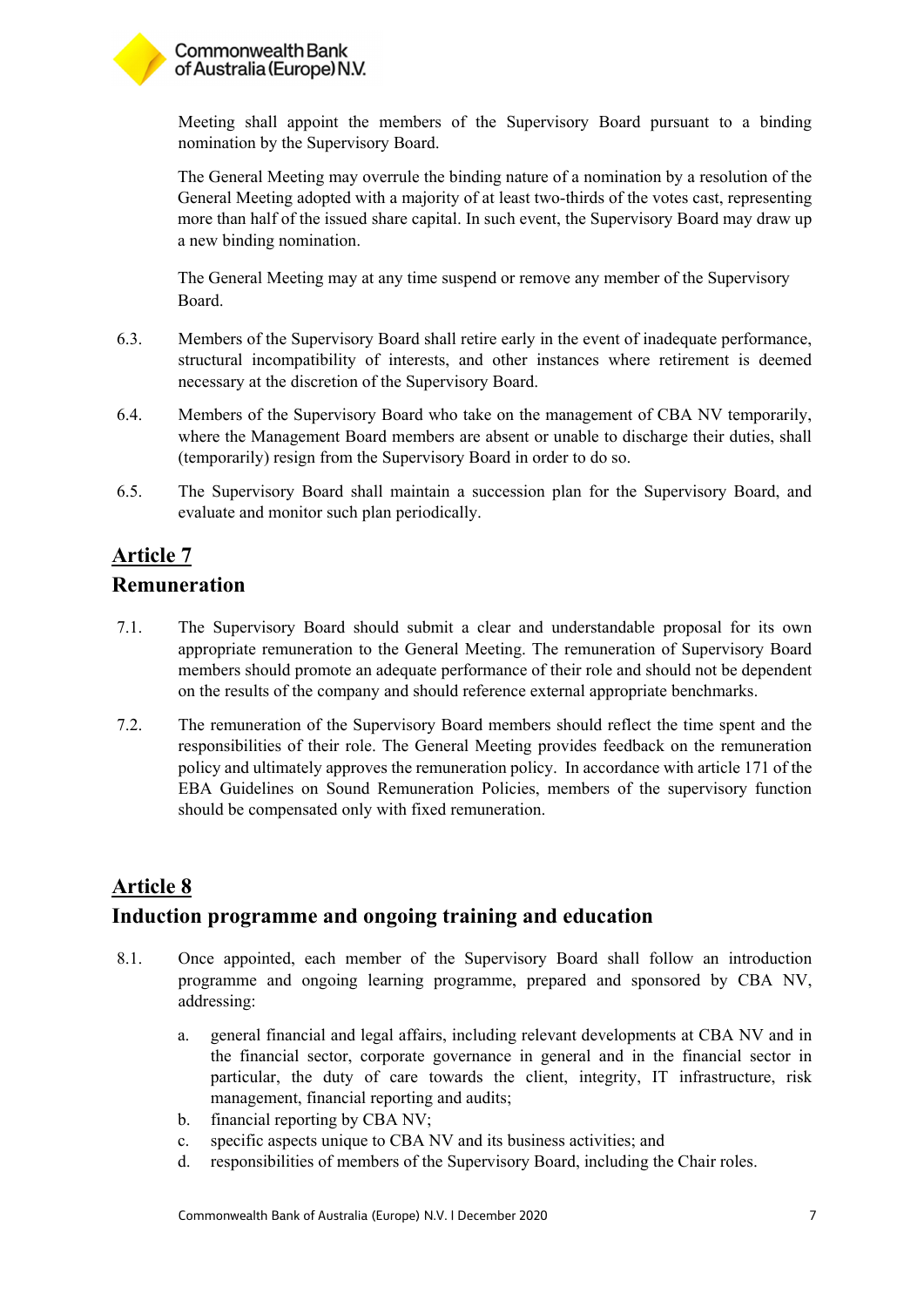

8.2. The Supervisory Board shall review the induction programme and learning programme annually to identify any other specific aspects in respect of which further training and education is required.

#### **Article 9**

# **Supervisory Board meetings (agenda, teleconferencing, attendance, minutes)**

- 9.1. The Supervisory Board shall hold at least four meetings per year and whenever one or more of its members have requested a meeting. Supervisory Board meetings are generally held at the offices of CBA NV, but may also take place elsewhere. Meetings of the Supervisory Board can be held through audio or audio-visual communication facilities, unless a Supervisory Board Members objects thereto.
- 9.2. Members of the Supervisory Board who are absent during meetings of the Supervisory Board shall be asked by the Chair to explain their absence. Supervisory Board's attendance shall be reported in the Supervisory Board's report as part of the management report of CBA NV
- 9.3. Unless the Supervisory Board decides otherwise, meetings of the Supervisory Board shall be attended by the members of the Management Board, save for meetings concerning:
	- a. the evaluation of the functioning of the Management Board and its individual members, and the conclusions to be drawn from that evaluation;
	- b. the evaluation of the functioning of the Supervisory Board and its individual members, and the conclusions to be drawn from that evaluation;
	- c. the desired profile, scope and composition of the Supervisory Board;
	- d. any potential conflicts of interests of members of the Management Board;
	- e. the evaluation of the induction-, education- and training programme; and
	- f. remuneration deliberations.

The appointed external auditor of CBA NV may attend each Supervisory Board meeting at which the annual accounts are discussed.

The external auditor shall receive the financial information underlying the adoption of the quarterly or half-yearly accounts and other interim financial reports and shall be given the opportunity to respond to all information.

The Supervisory Board may require that certain external advisors attend its meeting.

- 9.4. Meetings shall be convened by the company secretary on behalf of the member(s) requesting the meeting. Where this is practically possible, notices convening a meeting and the agenda with annexes of items to be considered and discussed therein shall be dispatched five working days before the meeting and sent to each member of the Supervisory Board and of the Management Board.
- 9.5. Minutes of the meeting shall be prepared by the company secretary. They shall generally be adopted in the next meeting. If all members of the Supervisory Board agree on the contents of the minutes, they may be adopted earlier. The minutes shall be signed for adoption by the Chair and the secretary of the meeting and shall be dispatched to all members of the Supervisory Board as soon as practically possible.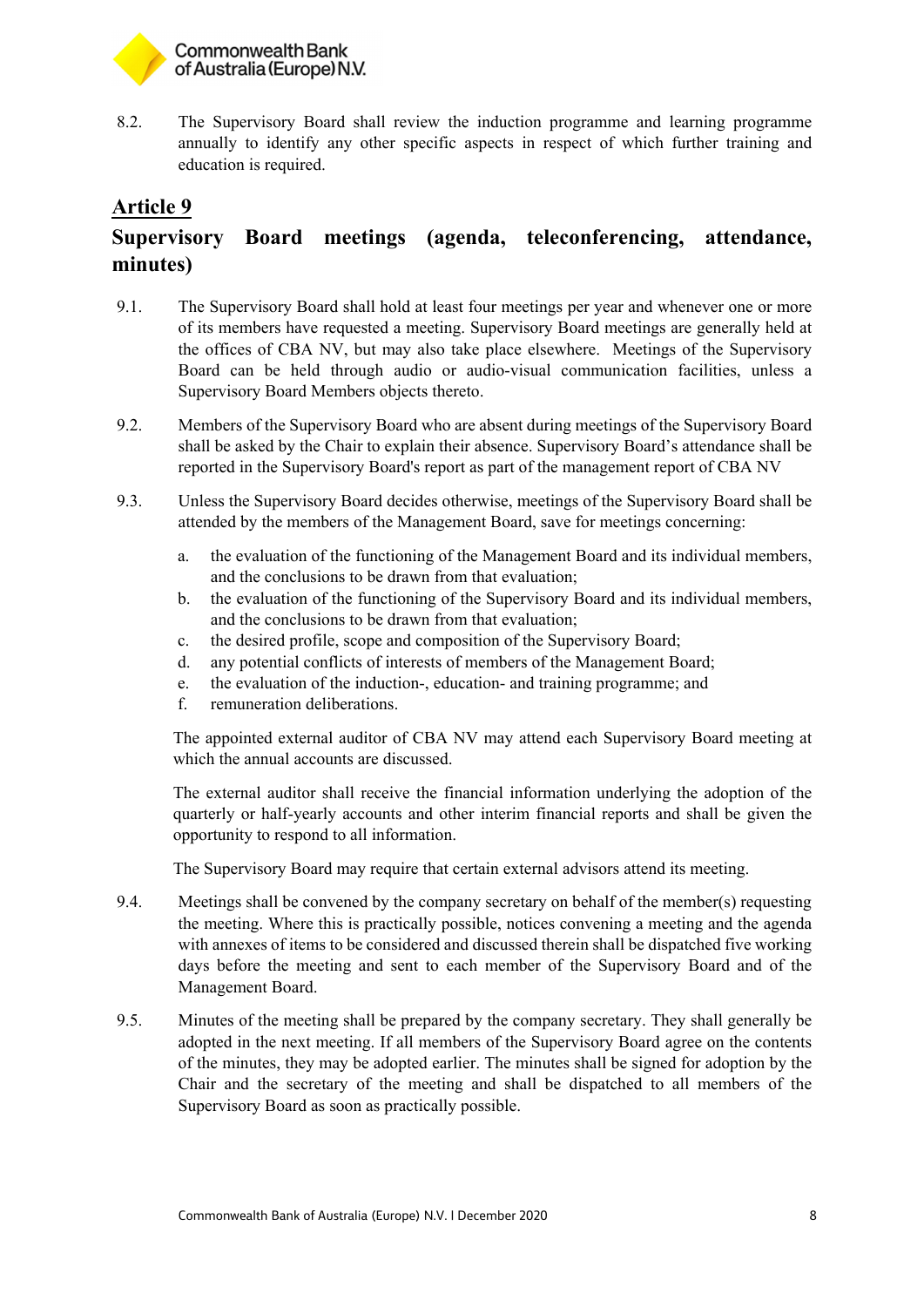

### **Article 10 Supervisory Board resolutions (quorum, votes, items to be considered)**

Supervisory Board resolutions shall be passed by a Simple Majority (more than 50% of the votes cast) in a meeting at which at least the majority of its members is present or represented provided that Supervisory Board members who have a conflict of interests shall not be taken into account when calculating this quorum. Invalid votes and blank votes shall not be counted as votes cast.

Each Supervisory Board member may cast one vote at a meeting of the Supervisory Board. In the event of a tie at a meeting of the Supervisory Board, the Chair of that Supervisory Board shall cast the deciding vote. Resolutions of the Supervisory Board may, instead of at a meeting, be passed in writing, provided that all Supervisory Board Members are familiar with the resolution to be passed and none of them objects to this decision-making process.

# **Article 11 Conflict of interests**

- 11.1. A Supervisory Board Member shall not participate in the discussions and/or decision-taking process on a subject or transaction in relation to which he/she has a conflict of interest with CBA NV within the meaning of articles below.
- 11.2. Resolutions to enter into such transaction must be approved by the Supervisory Board. The Chair of the Supervisory Board shall procure that transactions in respect of which Supervisory Board members have a conflict of interest will be referred to in CBA NV's management report including a declaration of the conflict of interests. A Supervisory Board Member shall immediately report any conflict of interest or potential conflict of interest that is of material significance to the Chair of the Supervisory Board and to the co-members. The Supervisory Board Member concerned shall not take part in the assessment by the Supervisory Board of whether a conflict of interest exists. The assessment and the decision of the Supervisory Board will be documented in its minutes.
- 11.3. A member of the Supervisory Board shall in any event have a conflict of interests ("conflict of interests") with the company if:
	- a. he/she personally has a material financial interest in a company with which the company intends to enter into a transaction;
	- b. he/she has a family law relationship (his/her spouse, registered partner or other life companion, foster child or relative by blood or marriage to the second degree) with a member of the Management Board or Supervisory Board of the company with which the company intends to enter into a transaction;
	- c. he/she is a member of the Management Board or Supervisory Board of, or holds similar office with, the company with which the company intends to enter into a transaction;
	- d. under applicable law, including the rules of any exchange on which the company's shares (or depositary receipts thereof) are listed, such conflict of interests exists or is deemed to exist; or
	- e. the Supervisory Board has ruled that such conflict of interests exists or is deemed to exist.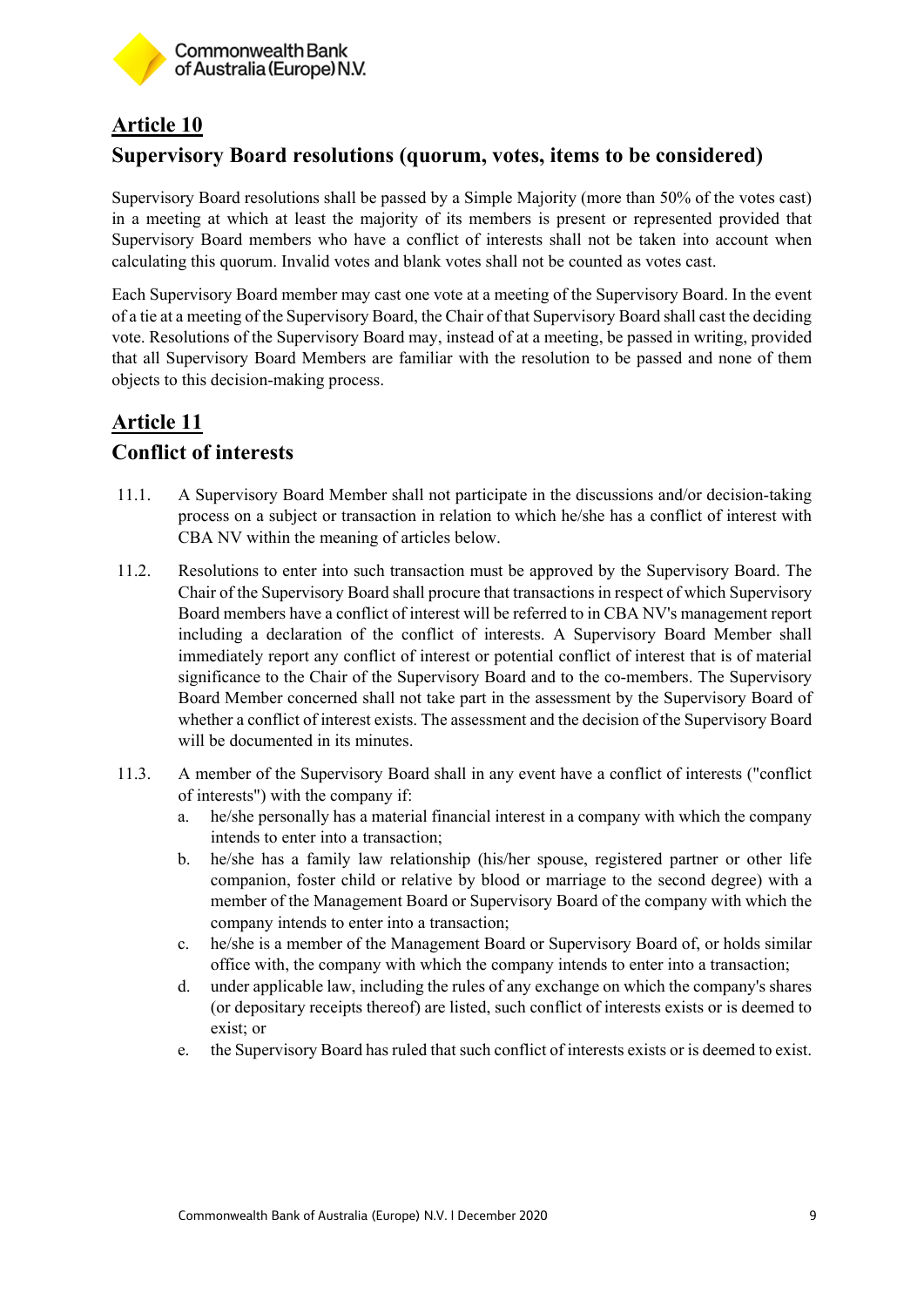

# **Article 12**

# **Information, relationship with the Management Board**

- 12.1. The Supervisory Board shall be responsible for supervising the policies of the Management Board and CBA NV, CBA NVs general affairs and the business connected with it, and for advising the Management Board. The responsibility for the proper performance of its duties is vested collectively in the Supervisory Board.
- 12.2. The Management Board shall timely provide the Supervisory Board with all relevant information (if possible, in writing) on all facts and developments concerning CBA NV which the Supervisory Board may need to function as required and to properly carry out its duties, and, when necessary, verified by an internal and/or External Auditor The Supervisory Board is entitled to gather any information that the Supervisory Board requires, from employees of CBA NV and/or external parties.
- 12.3. The Supervisory Board, and its individual members, have their own responsibility for obtaining all information from the Management Board and the external auditor that the Supervisory Board requires for the due performance of its duties. If the Supervisory Board deems it necessary, it may obtain information from employees and external advisors of CBA NV The Management Board shall provide the necessary means for this purpose.

The Supervisory Board may require that certain employees and external advisors attend its meetings.

- 12.4. The Management Board shall periodically provide the Supervisory Board with a report prepared in a format as agreed from time to time and setting out detailed information on inter alia the financial performance of CBA NV
- 12.5. Each year, without prejudice to the above, the Management Board shall provide the Supervisory Board with a budget for the following year, the main features of the strategic policy and adequate information about the general and financial risks, the risk management and control systems of CBA NV and the compliance with all relevant laws and regulations. In addition, the Management Board shall issue an annual declaration that it has provided the Supervisory Board with all relevant information required for the due performance of its duties. The Management Board shall provide the Supervisory Board with a medium term strategy for approval, at least once every three years.
- 12.6. If a member of the Supervisory Board should receive information or indications relevant to the Supervisory Board in the proper performance of its supervisory and advisory tasks (from a source other than the Management Board or Supervisory Board), he/she shall make this information available to the Chair as soon as possible.
- 12.7. Supervisory Board may in exercising its duties seek the assistance or advice of one or more experts at a reasonable price agreed upon with the Supervisory Board and in consultation with the Chair of the Management Board, which is to be paid by CBA NV

# **Article 13**

# **Relationship with the General Meeting**

13.1. In accordance with CBA NV's articles of association, a General Meeting may be convened whenever the shareholder, the Supervisory Board or the Management Board so requires, in